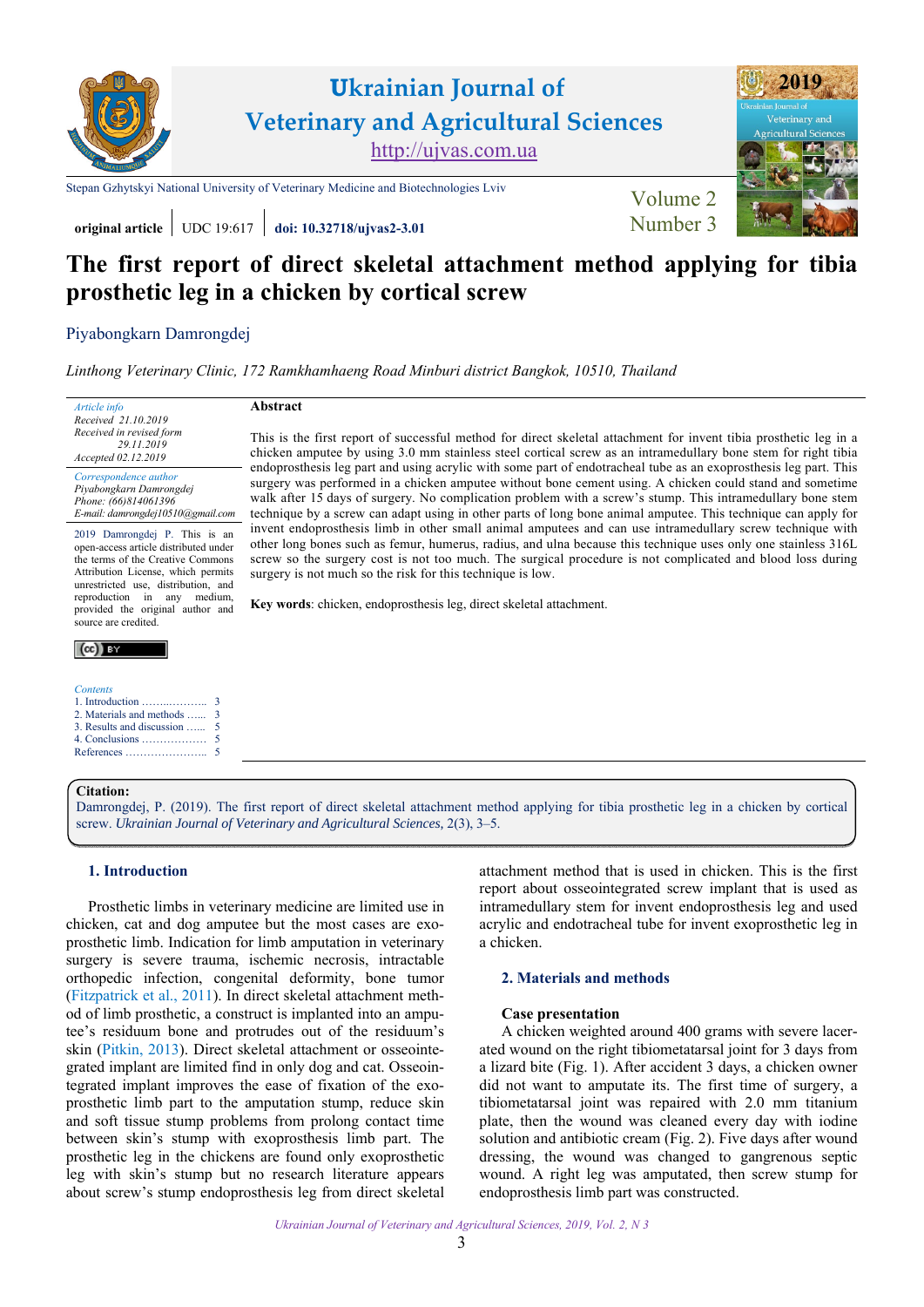<span id="page-1-0"></span>

**Fig. 1.** The lacerated wound at tibiometatarsal joint



**Fig. 2.** Radiography showed 2.0 titanium maxillofacial plate was used for repair tibiometatarsal joint complete luxation

# **Surgical procedures for screw stump endoprosthesis limb part**

A chicken was anesthetized with 4 % isoflurane by anesthetic mask. The skin, gastrocnemius muscle, and peroneus longus muscle were incised around the tibia until to found middle tibia. The tibia was transverse osteotomy at the site of middle tibia by oscillating saw. 3.0 mm stainless steel cortical screw with 4 cm in length was inserted to the residuum tibia until to proximal tibia but not penetrated to stifle joint. The muscles and skin were sutured by 3/0 chromic catgut and 3/0 nylon, consecutively, 2 cm of screw outside from the skin was screw's residuum for screw's stump (Fig. 3). The screw's stump was dressed every day until 10 days, the nylon sutures were removed from the stump.



**Fig. 3.** Screw's stump as an endoprosthesis tibia leg part

# **Invention for exoprosthesis limb part**

Two cm outside from screw's stump was remodeled to exoprosthetic limb part by using acrylic and endotracheal tube (Fig. 4, Fig. 5).



**Fig. 4.** Acrylic and some part of endotracheal tube as an exoprosthesis leg part was remodeled with screw's stump (endoprosthesis leg part)



**Fig. 5.** Radiography showed endoprosthesis and exoprosthesis leg